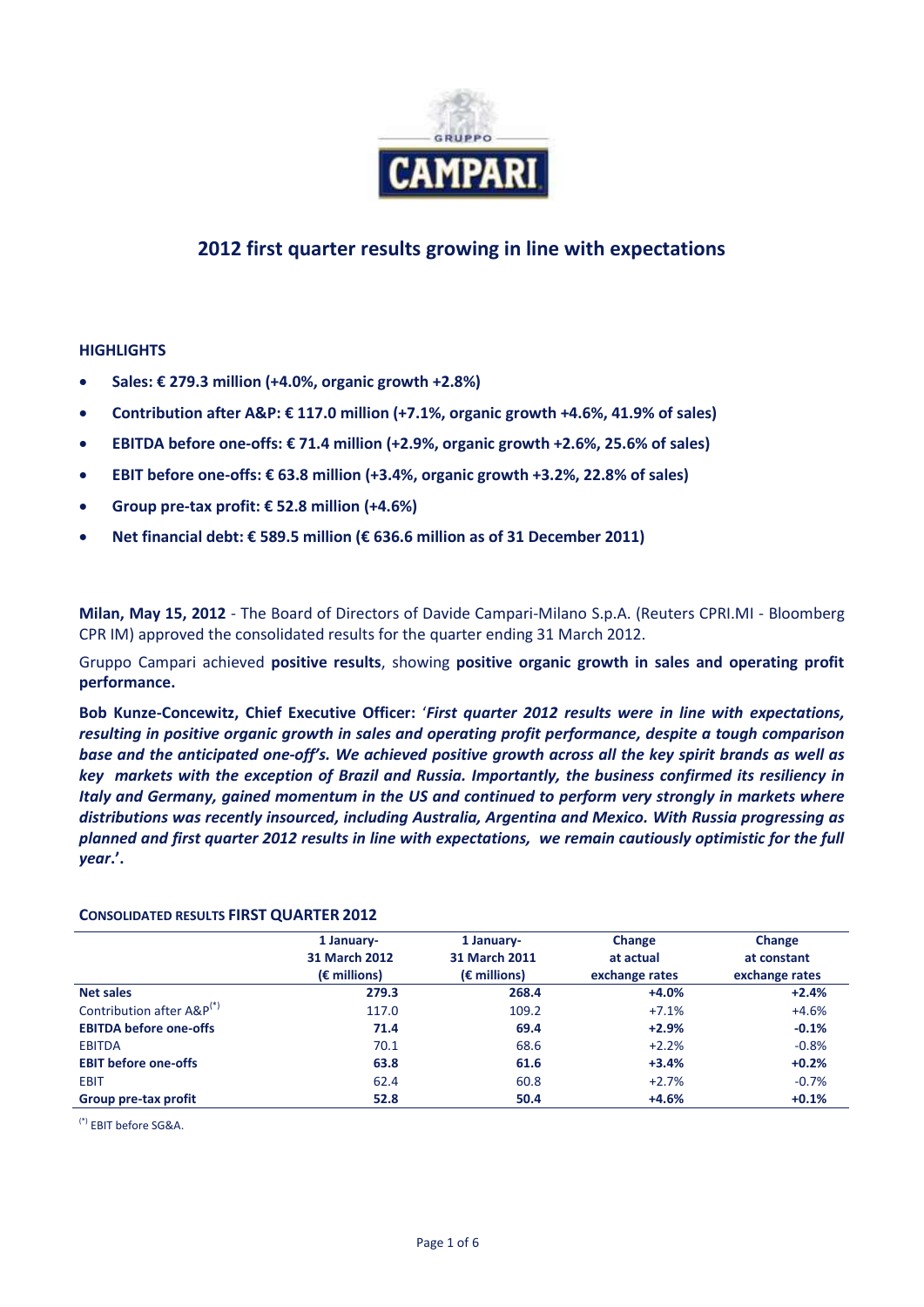In the first quarter of 2012 **Group sales** totalled **€ 279.3 million** showing a reported growth of **+4.0%**, and **organic growth of +2.8%**. The **exchange rates effect** was positive by **+1.6%**. **Perimeter effect** was negative by **-0.4%**, entirely driven by changes in distribution agreements.

**Gross profit** increased to **€ 161.7 million**, up **+3.6%**, or 57.9% of sales, mainly thanks to a **favourable sales mix**.

**Advertising and promotion spending (A&P)** was down by -4.6% to **€ 44.8 million**, or 16.0% of sales (17.5% of sales in the first quarter of 2011).

**Contribution after A&P** (gross margin after A&P) was up by +7.1% to **€ 117.0 million** (**+4.6% organic growth**), or 41.9% of sales.

**Structure costs**, i.e. selling, general and administrative costs, increased by **+11.9%**, or 19.1% of sales (17.7% in the first quarter of 2011), reflecting investments in new route-to-market and strengthened central functions.

**EBITDA before one-offs** was up by +2.9% to **€ 71.4 million** (**+2.6% organic growth**), or 25.6% of sales.

**EBITDA** reached **€ 70.1 million**, an increase of +2.2%.

**EBIT before one-offs** rose by +3.4% to **€ 63.8 million** (**+3.2% organic growth**), or 22.8% of sales.

**EBIT** reached **€ 62.4 million**, an increase of +2.7%.

**Net financing costs** stood at **€ 9.5 million**, down from € 10.3 million in the first quarter of 2011, due to the Group's **lower average debt level**.

**Group pre-tax profit** reached € 52.8 million, up by +4.6%.

As of 31 March 2012, **net financial debt** stood at **€ 589.5 million** (€ 636.6 million as of 31 December 2011), thanks to **healthy cash flow generation of € 47.0 million** in the first quarter of 2012.

### **CONSOLIDATED SALES OF FIRST QUARTER 2012**

Looking at sales by region in the first quarter of 2012, the **Americas** (**30.5%** of total Group sales) posted **overall growth** of **+1.7%**, with an **organic increase** of **+2.1%**, a perimeter effect of -2.6%, and an exchange rate effect of +2.2%. In the Americas, sales in the **US market** (20.6% of total Group sales), registered an **organic increase of +5.4%**, driven by the **Wild Turkey** and **SKYY franchises**, by **Campari**, **Carolans** and **Espolón**, a perimeter effect of -3.8% (due to the termination of Cutty Sark agency) and an exchange rate effect of +4.3%. Sales in **Brazil** (4.2% of total Group sales) registered a **negative organic performance of -31.9%**, as a result of the pre-buying in the last quarter of 2011, ahead of the January 2012 price increase, as well as the slowdown in consumption in the overall beverage sector. The exchange rate effect was -1.1%. Sales in the **other Americas** (5.7% of total Group sales) showed an **organic growth of +36.9%**, mainly thanks to a strong performance in **Argentina** (driven by Campari, Old Smuggler and the local brands), **Canada** (driven by SKYY Vodka and Carolans) and **Mexico** (driven by SKYY ready-to-drink's). Perimeter and exchange rate effects were respectively -1.4% and -2.6%.

The **Italian market** (36.4% of total Group sales) recorded a total growth of **+0.5%**, attributable to a **positive organic growth of +0.3%** and a positive perimeter effect of +0.2%. The organic growth was driven by a **positive performance of Aperol, Aperol spritz home edition** and **Campari** as well as Crodino and the Lemonsoda, more than offsetting weaker performances of CampariSoda and GlenGrant.

Sales in the **rest of Europe** (22.3% of total Group sales) increased by **+1.4%**, driven by a **negative organic performance of** -**1.0%**, a positive perimeter effect of +1.6% and a positive exchange rate effect of +0.8%. **Germany** grew by **+1.9%** on an organic basis despite the anticipated commercial dispute, whilst **Russia**  recorded a negative sales performance of **-23.0%**, in the context of a tough comparison base in connection with the key brands' transition into the new Campari Russia organisation. **Switzerland** and **Austria** continued to perform strongly.

Sales in the **rest of the world** (including Global Travel Retail), which accounted for **10.8%** of total Group sales, grew by **+36.6%** overall, with a **positive organic change of +27.2%**, thanks to strong performances in all key markets (Australia, Japan, China, South Africa and GTR) and a positive exchange rate effect of +9.4%.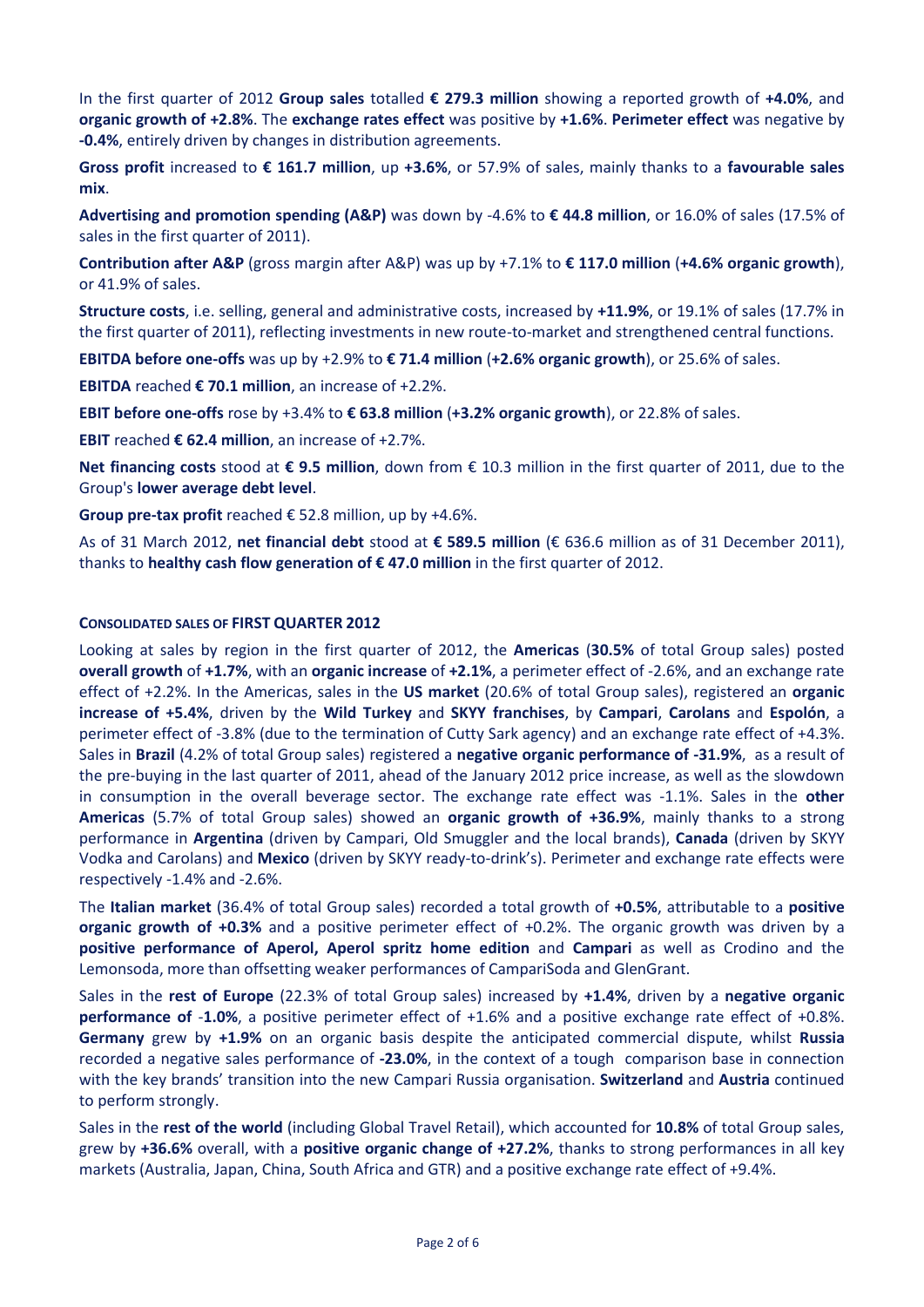Looking at **sales by business segment**, **spirits** (77.9% of total sales) **grew +5.3%**, the combined result of **positive organic growth of +4.4%**, a negative perimeter effect of -1.1% and a positive exchange rate effect of +2.0%. **Aperol** registered a positive organic growth of **+7.4%**, delivering a **strong performance across all markets with the exception of Germany**, impacted by the commercial dispute with a key client. Moreover, the **Aperol Spritz single serve home edition** (not included in the Aperol brand performance above), a new single serve product introduced in Italy and Austria at the beginning of 2011 and exclusively distributed in the off premise channel, showed a strong performance of **+32.4%**. **Campari** brand sales **increased by +0.9%** at constant exchange rates (**+1.4%** at actual exchange rates), mainly driven by the **core Italian market** compensating for a temporary weakness in **Brazil** and **Germany**, plus a good progression in Argentina and the US. **SKYY** sales **grew by +8.9%** at constant exchange rates (**+12.9%** at actual exchange rates), driven by the **positive performance** in the US and **strong momentum in main international markets** (particularly Brazil and South Africa). The **Wild Turkey** franchise **sales grew by +24.0% overall at constant exchange rates** (+32.7% at actual exchange rates), driven by the **positive performance of all the brands in all main markets**. Notably, **Wild Turkey bourbon** grew by **+8.4%** with positive results in the US, Australia and Japan; **Wild Turkey readyto-drink** achieved **a** strong growth of **+41.2%**, driven by Australia and New Zealand; **American Honey** also continued to perform very positively growing by **+49.0%,** thanks to the US and Australia. **Frangelico, Carolans**  and **Irish Mist** registered a **good organic performance of +4.1%**. Organic performance was also positive for **GlenGrant**, up by **+1.3%** (+2.3**%** at actual exchange rates) and the **tequilas**, up by **+11.7%** (**+16.3%** at actual exchange rates), driven by the good performance of **Espolón**. The **Brazilian brands** were down by **-37.5% at**  constant exchange rates (**-38.4%** at actual exchange rates) in a small quarter, as a result of the pre-buying which occurred in the last quarter of 2011 (ahead of the January 2012 price increase), as well as general slowdown in consumption in the overall beverage sector. **Campari Soda** recorded a negative organic performance of **-6.3%**, as a consequence of continued weakness in the Italian day bars channel.

**Wines**, which accounted for 11.6% of total sales, decreased by **-5.5%**, due to the combination of an **organic performance** of **-8.1%,** a **perimeter effect** of **+1.8%** and an **exchange rate effect** of **+0.8%**.

**Cinzano vermouths** declined by **-24.0%** at constant exchange rates (-24.0% at actual exchange rates) driven largely by **Russia** where the business is affected by the brand's transition into the new Group organisation. **Cinzano sparkling wines** sales increased by **+3.2%** at constant exchange rates (**+3.8%** at actual exchange rates), thanks to a **good performance in the key German market**, more than compensating softer performance in Italy and the Russian transition. The **other sparkling wines** declined organically by **-8.0%**: **Riccadonna** and **Odessa** performed positively, whilst **Mondoro's** performance was affected by the brand's transition in Russia. **Still wines** (including **Sella&Mosca**, **Enrico Serafino** and **Teruzzi&Puthod**) grew organically by +2.0%, driven by positive results in the international markets compensating for the weakness in the Italian on premise channel. The overall change in still wines of +12.5% was mainly due to the positive perimeter effect generated by new agency brands.

**Soft drinks** (9.6% of total sales) grew by **+3.9%**, driven by **organic performance of +3.8%**, thanks to good performances of **Crodino** (**+1.2%**) and **Lemonsoda** range in Italy, and an exchange rate effect of +0.1%.

*The Executive responsible for preparing Davide Campari-Milano S.p.A.'s financial reports, Paolo Marchesini, certifies pursuant to article 154 bis, paragraph 2 of the Legislative Decree 58/1998 - that the accounting disclosures in this statement correspond to the accounting documents, ledgers and entries.* 

## *ANALYST CONFERENCE CALL*

At **1:00 pm (CET) today, Tuesday, May 15, 2012**, Campari's management will hold a conference call to present the Group's first quarter 2012 results. To participate, please dial one of the following numbers:

- **from Italy: 02 8058 811**
- **from abroad: +44 1212 818003**

The **presentation slides** can be downloaded before the conference call from the main investor relations page on Gruppo Campari's website, at

http://www.camparigroup.com/en/investors/home.jsp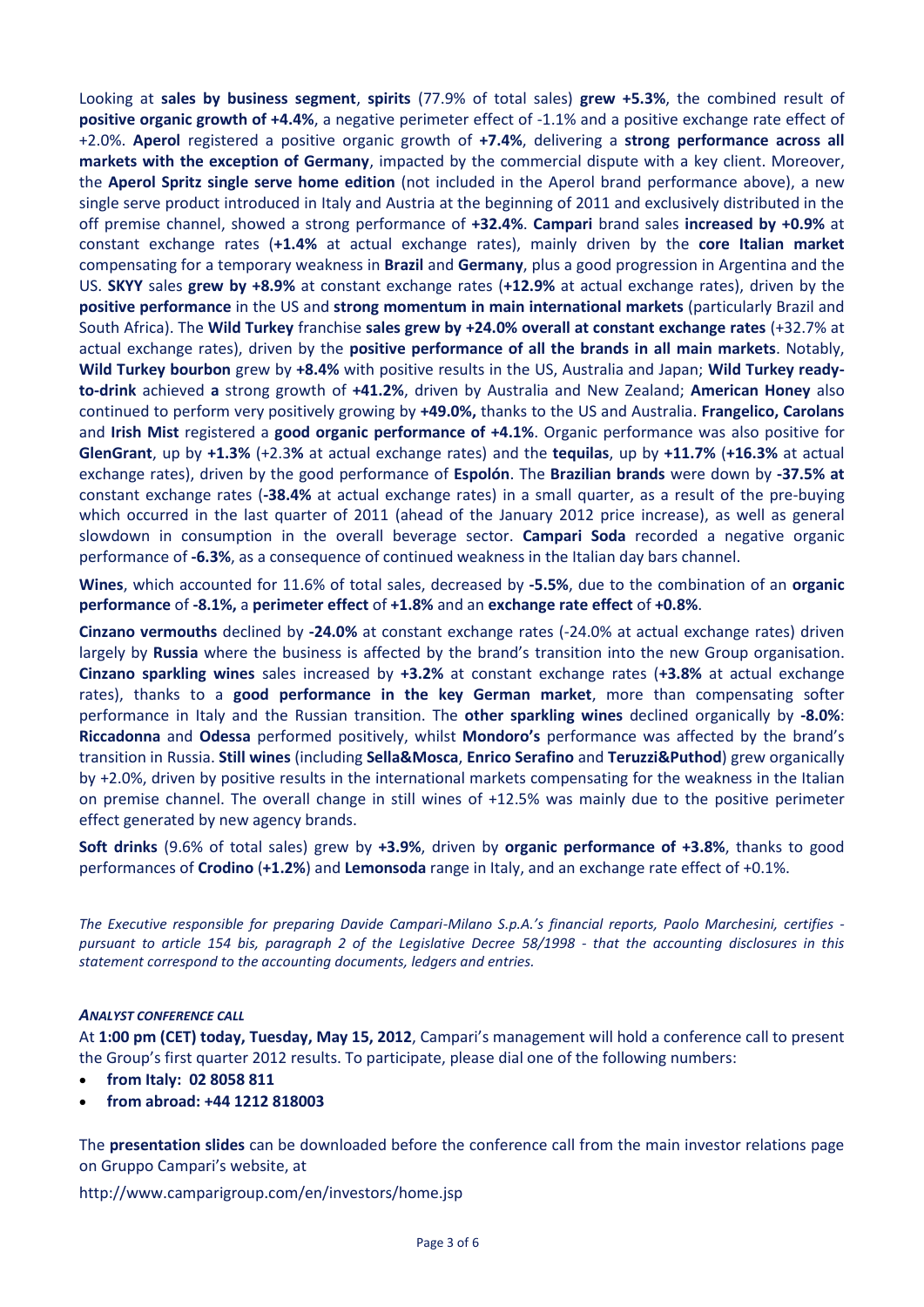A **recording of the conference call** will be available from Tuesday, May 15 until Tuesday, May 22, 2012. To listen to it, please call the following numbers:

- **from Italy: 02 72495**
- **from abroad: +44 1212 818005**

(access code: **737#**).

#### **FOR FURTHER INFORMATION**

**Investor enquiries: Media enquiries: Chiara Garavini Chiara Bressani** Tel.: +39 02 6225 330 Tel.: +39 02 6225 206 Email[: chiara.garavini@campari.com](mailto:chiara.garavini@campari.com) www.camparigroup.com Email: [chiara.bressani@campari.com](mailto:chiara.bressani@campari.com)

**Giorgia Bazurli** Tel. : +39 02 6225 548 Email[: giorgia.bazurli@campari.com](mailto:giorgia.bazurli@campari.com)

#### **Alex Balestra**

Tel. : +39 02 6225 364 Email[: alex.balestra@campari.com](mailto:alex.balestra@campari.com) <http://www.camparigroup.com/en/investors/home.jsp> [http://www.camparigroup.com/en/press\\_media/image\\_gallery/group\\_images.jsp](http://www.camparigroup.com/en/press_media/image_gallery/group_images.jsp)

#### **ABOUT GRUPPO CAMPARI**

Davide Campari-Milano S.p.A., together with its affiliates ('Gruppo Campari'), is a major player in the global beverage sector, trading in over 190 nations around the world with a leading position in the Italian and Brazilian markets and a strong presence in the USA and Continental Europe. The Group has an extensive portfolio that spans three business segments: spirits, wines and soft drinks. In the spirits segment its internationally renowned brands, such as [Campari,](http://www.campari.com/) Carolans, [SKYY Vodka](http://www.skyy.com/) and Wild Turkey stand out. It also has leading regional brands includin[g Aperol,](http://www.aperol.com/) [Cabo Wabo,](http://www.cabowabo.com/) [Campari Soda,](http://www.camparisoda.it/) Cynar, Frangelico, [Glen Grant,](http://www.glengrant.com/) [Ouzo 12,](http://www.ouzo12.gr/) [X-Rated](http://www.xratedfusion.com/) Fusion Liqueur, Zedda Piras and the local Brazilian brands Dreher, Old Eight and Drury's. Its wine segment boasts the global brand [Cinzano,](http://www.cinzano.com/) as well as important regional brands including Liebfraumilch, Mondoro, Odessa, Riccadonna, Sella&Mosca and Teruzzi&Puthod. The soft drinks segment comprises the non-alcoholic aperitif [Crodino](http://www.crodino.it/) and Lemonsoda as well as its respective line extension dominating the Italian market. The Group employs over 2,200 people. The shares of the parent company, Davide Campari-Milano S.p.A. (Reuters CPRI.MI - Bloomberg CPR IM), are listed on the Italian Stock Exchange. [www.camparigroup.com](http://www.camparigroup.com/)

**- Appendix to follow -**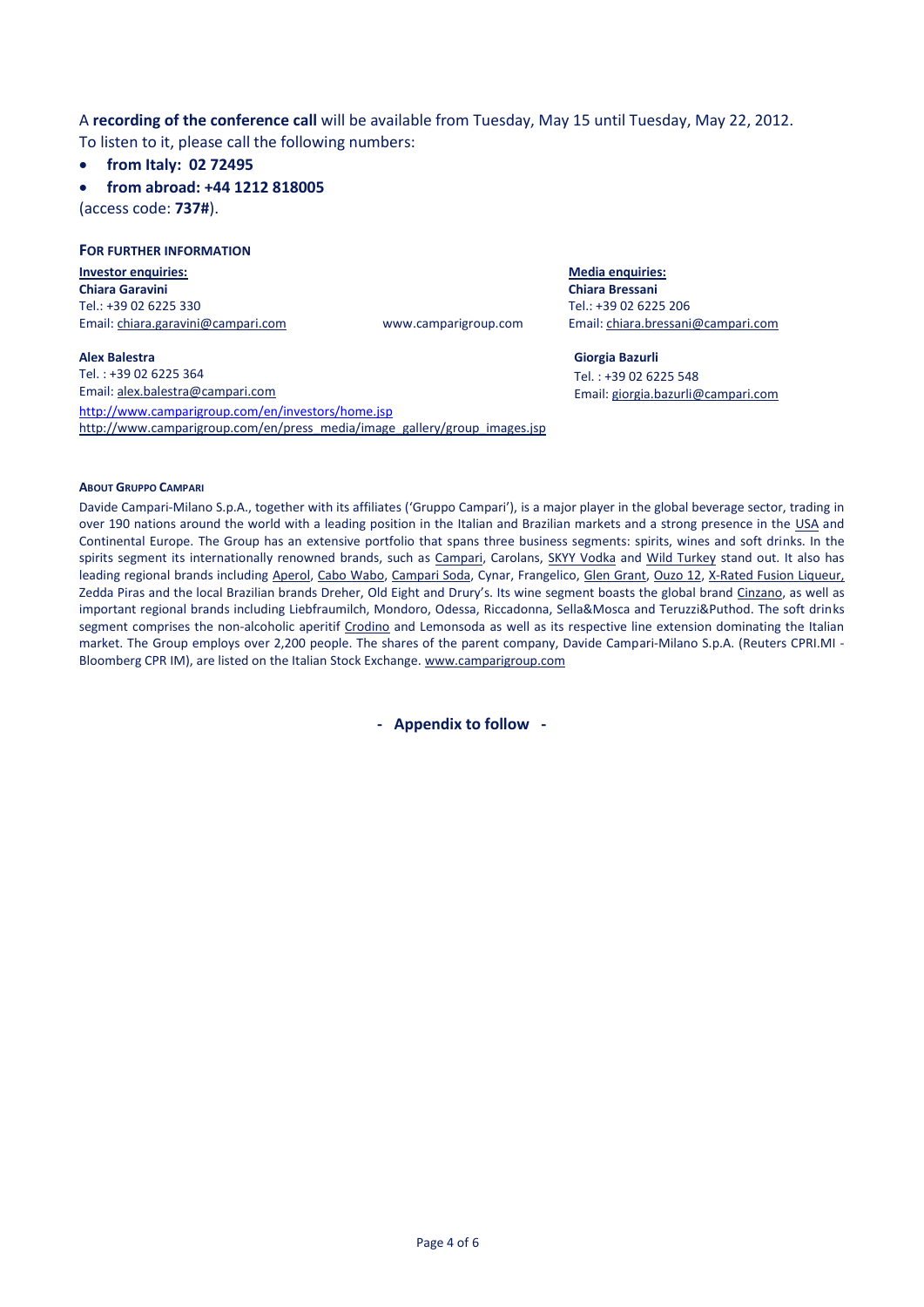# **GRUPPO CAMPARI**

# **Consolidated net revenues by geographic area**

|                                 | 1 January-31 March 2012 |        | 1 January-31 March 2011 |        | %      |  |
|---------------------------------|-------------------------|--------|-------------------------|--------|--------|--|
|                                 | $\epsilon$ million      | %      | $\epsilon$ million      | %      | change |  |
| Americas                        | 85.3                    | 30.5%  | 83.9                    | 31.3%  | 1.7%   |  |
| Italy                           | 101.6                   | 36.4%  | 101.1                   | 37.7%  | 0.5%   |  |
| <b>Rest of Europe</b>           | 62.2                    | 22.3%  | 61.3                    | 22.8%  | 1.4%   |  |
| Rest of the world and duty free | 30.2                    | 10.8%  | 22.1                    | 8.2%   | 36.6%  |  |
| <b>Total</b>                    | 279.3                   | 100.0% | 268.4                   | 100.0% | 4.0%   |  |

| <b>Breakdown of % change</b>    | Total % change | <b>Organic</b><br>growth | <b>External</b><br>growth | Exchange<br>rate effect |
|---------------------------------|----------------|--------------------------|---------------------------|-------------------------|
| Americas                        | 1.7%           | 2.1%                     | $-2.6%$                   | 2.2%                    |
| Italy                           | 0.5%           | 0.3%                     | 0.2%                      | 0.0%                    |
| <b>Rest of Europe</b>           | 1.4%           | $-1.0%$                  | 1.6%                      | 0.8%                    |
| Rest of the world and duty free | 36.6%          | 27.2%                    | 0.0%                      | 9.4%                    |
| <b>Total</b>                    | 4.0%           | 2.8%                     | $-0.4%$                   | 1.6%                    |

# **Consolidated net revenues by segment**

|                | 1 January-31 March 2012 |        | 1 January-31 March 2011 |        | %       |  |
|----------------|-------------------------|--------|-------------------------|--------|---------|--|
|                | $\epsilon$ million      | %      | $\epsilon$ million      | %      | change  |  |
| <b>Spirits</b> | 217.4                   | 77.9%  | 206.5                   | 76.9%  | 5.3%    |  |
| Wines          | 32.4                    | 11.6%  | 34.3                    | 12.8%  | $-5.5%$ |  |
| Soft drinks    | 26.9                    | 9.6%   | 25.9                    | 9.6%   | 3.9%    |  |
| Other revenues | 2.6                     | 0.9%   | 1.8                     | 0.7%   | 44.3%   |  |
| <b>Total</b>   | 279.3                   | 100.0% | 268.4                   | 100.0% | 4.0%    |  |

| Breakdown of % change | <b>Total % change</b> | <b>Organic</b><br>growth | <b>External</b><br>growth | <b>Exchange rate</b><br>effect |
|-----------------------|-----------------------|--------------------------|---------------------------|--------------------------------|
|                       |                       |                          |                           |                                |
| <b>Spirits</b>        | 5.3%                  | 4.4%                     | $-1.1%$                   | 2.0%                           |
| Wines                 | $-5.5%$               | $-8.1%$                  | 1.8%                      | 0.8%                           |
| Soft drinks           | 3.9%                  | 3.8%                     | 0.0%                      | 0.1%                           |
| Other revenues        | 44.3%                 | 6.9%                     | 36.7%                     | 0.7%                           |
| <b>Total</b>          | 4.0%                  | 2.8%                     | $-0.4%$                   | 1.6%                           |